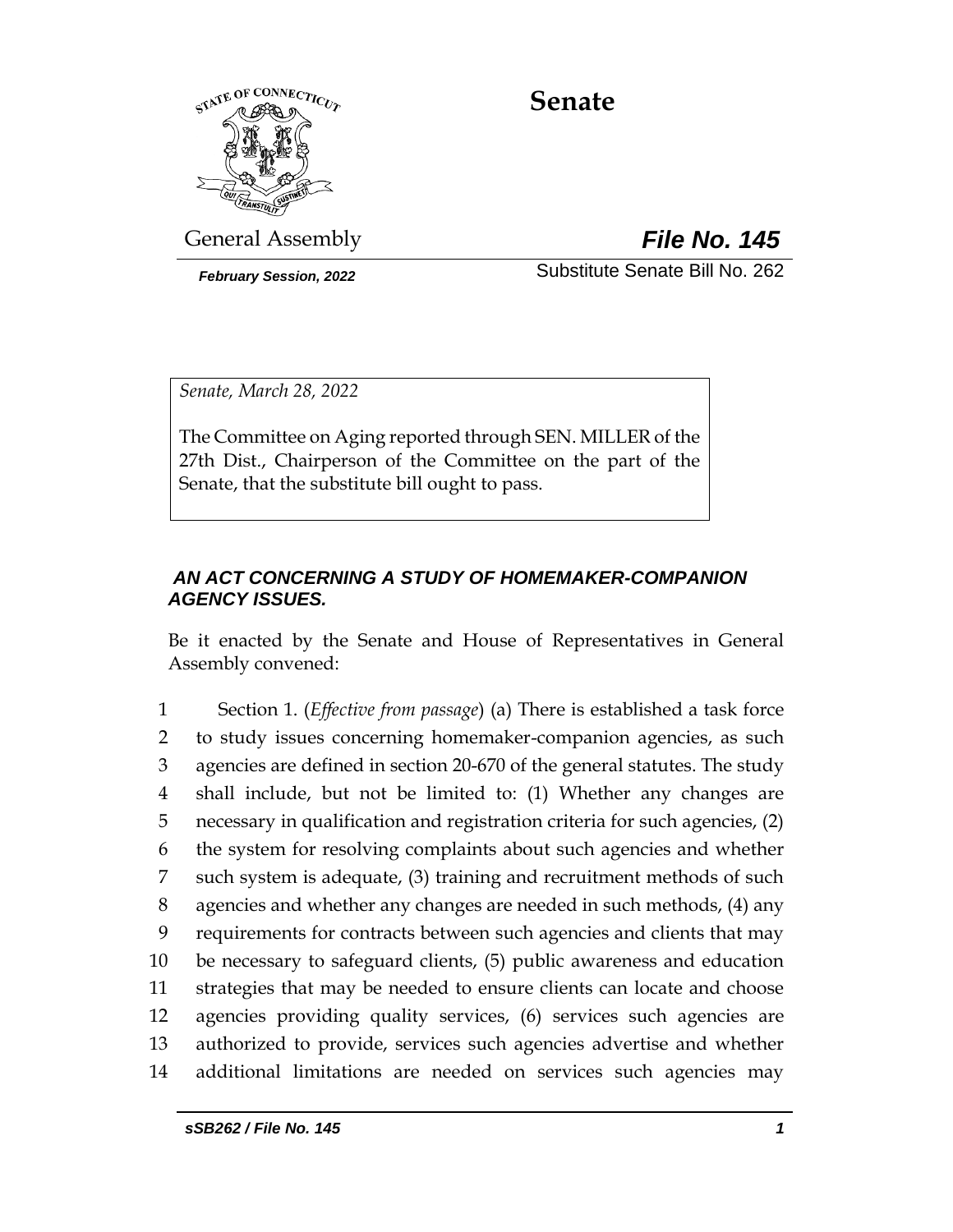| 15 | advertise, and (7) best practices nation-wide to ensure quality services  |  |
|----|---------------------------------------------------------------------------|--|
| 16 | by such agencies.                                                         |  |
| 17 | (b) The task force shall consist of the following members:                |  |
| 18 | (1) Two appointed by the speaker of the House of Representatives,         |  |
| 19 | one of whom is a client of a homemaker-companion agency, or relative      |  |
| 20 | of such client, and one of whom is a representative of a homemaker-       |  |
| 21 | companion agency;                                                         |  |
| 22 | (2) Two appointed by the president pro tempore of the Senate, one of      |  |
| 23 | whom is a staff member of a homemaker-companion agency and one of         |  |
| 24 | whom is a representative of an organization that advocates for the rights |  |
| 25 | of senior citizens;                                                       |  |
| 26 | (3) One appointed by the majority leader of the House of                  |  |
| 27 | Representatives;                                                          |  |
| 28 | (4) One appointed by the majority leader of the Senate;                   |  |
| 29 | (5) One appointed by the minority leader of the House of                  |  |
| 30 | Representatives;                                                          |  |
| 31 | (6) One appointed by the minority leader of the Senate;                   |  |
| 32 | (7) The chairpersons of the joint standing committee of the General       |  |
| 33 | Assembly having cognizance of matters relating to aging, or the           |  |
| 34 | chairpersons' designees;                                                  |  |
| 35 | (8) The Commissioner of Consumer Protection, or the commissioner's        |  |
| 36 | designee; and                                                             |  |
| 37 | (9) The Long-Term Care Ombudsman, appointed pursuant to section           |  |
| 38 | 17a-405 of the general statutes, or the Long-Term Care Ombudsman's        |  |
| 39 | designee.                                                                 |  |
| 40 | (c) Any member of the task force appointed under subdivisions (1) to      |  |

(6), inclusive, of this section may be a member of the General Assembly.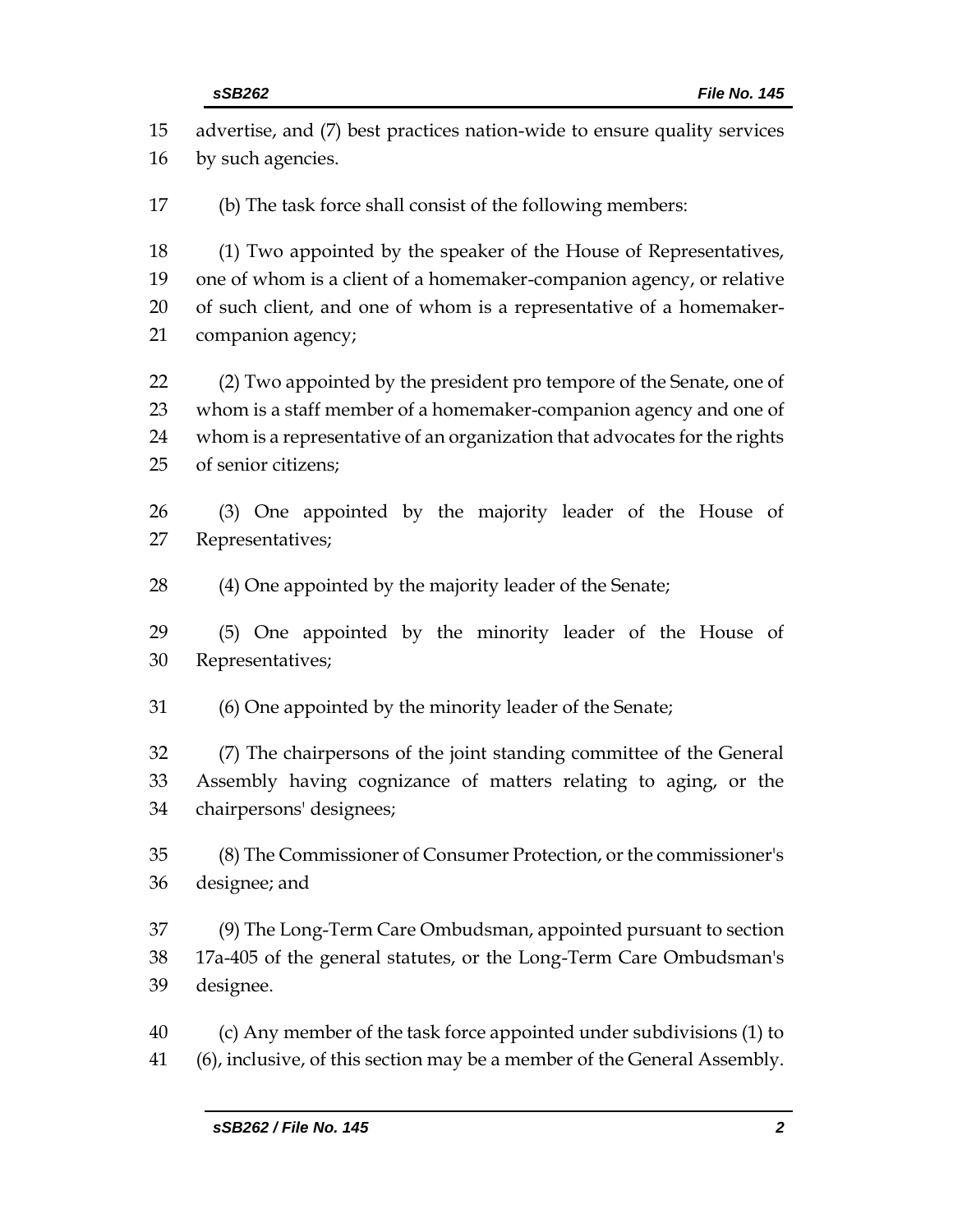(d) All initial appointments to the task force shall be made not later than thirty days after the effective date of this section. Any vacancy shall be filled by the appointing authority.

 (e) The speaker of the House of Representatives and the president pro tempore of the Senate shall select the chairpersons of the task force from among the members of the task force. Such chairpersons shall schedule the first meeting of the task force, which shall be held not later than sixty days after the effective date of this section.

- (f) The administrative staff of the joint standing committee of the General Assembly having cognizance of matters relating to aging shall serve as administrative staff of the task force.
- (g) Not later than January 1, 2023, the task force shall submit a report, in accordance with the provisions of section 11-4a of the general statutes, on its findings and recommendations to the joint standing committees of the General Assembly having cognizance of matters relating to aging and general law. The task force shall terminate on the date that it submits such report or January 1, 2023, whichever is later.

| This act shall take effect as follows and shall amend the following<br>sections: |                          |             |  |
|----------------------------------------------------------------------------------|--------------------------|-------------|--|
|                                                                                  | Section 1   from passage | New section |  |

## *Statement of Legislative Commissioners:*

In Subsec. (c), "subdivisions (1) to (7)" was changed to "subdivisions (1) to (6)" for accuracy.

*AGE Joint Favorable Subst.*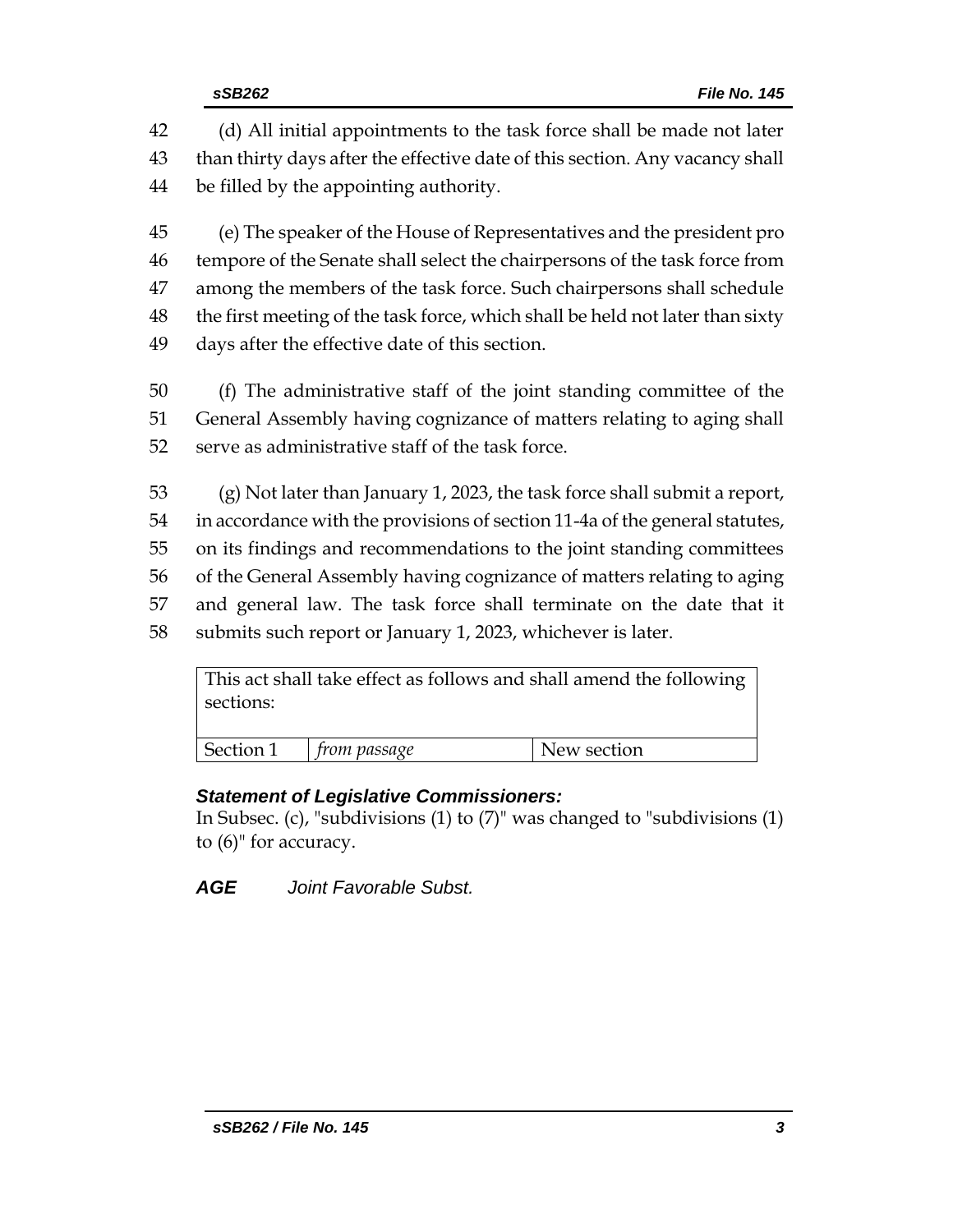*The following Fiscal Impact Statement and Bill Analysis are prepared for the benefit of the members of the General Assembly, solely for purposes of information, summarization and explanation and do not represent the intent of the General Assembly or either chamber thereof for any purpose. In general,*  fiscal impacts are based upon a variety of informational sources, including the analyst's professional *knowledge. Whenever applicable, agency data is consulted as part of the analysis, however final products do not necessarily reflect an assessment from any specific department.*

#### *OFA Fiscal Note*

*State Impact:* None

*Municipal Impact:* None

#### *Explanation*

The bill establishes a task force to study issues concerning homemaker-companion agencies. The task force shall submit its findings and recommendations to the Aging Committee and the General Law Committee by January 1, 2023.

This bill has no fiscal impact as PA 17-236 prohibits transportation allowances for task force members.

#### *The Out Years*

*State Impact:* None *Municipal Impact:* None